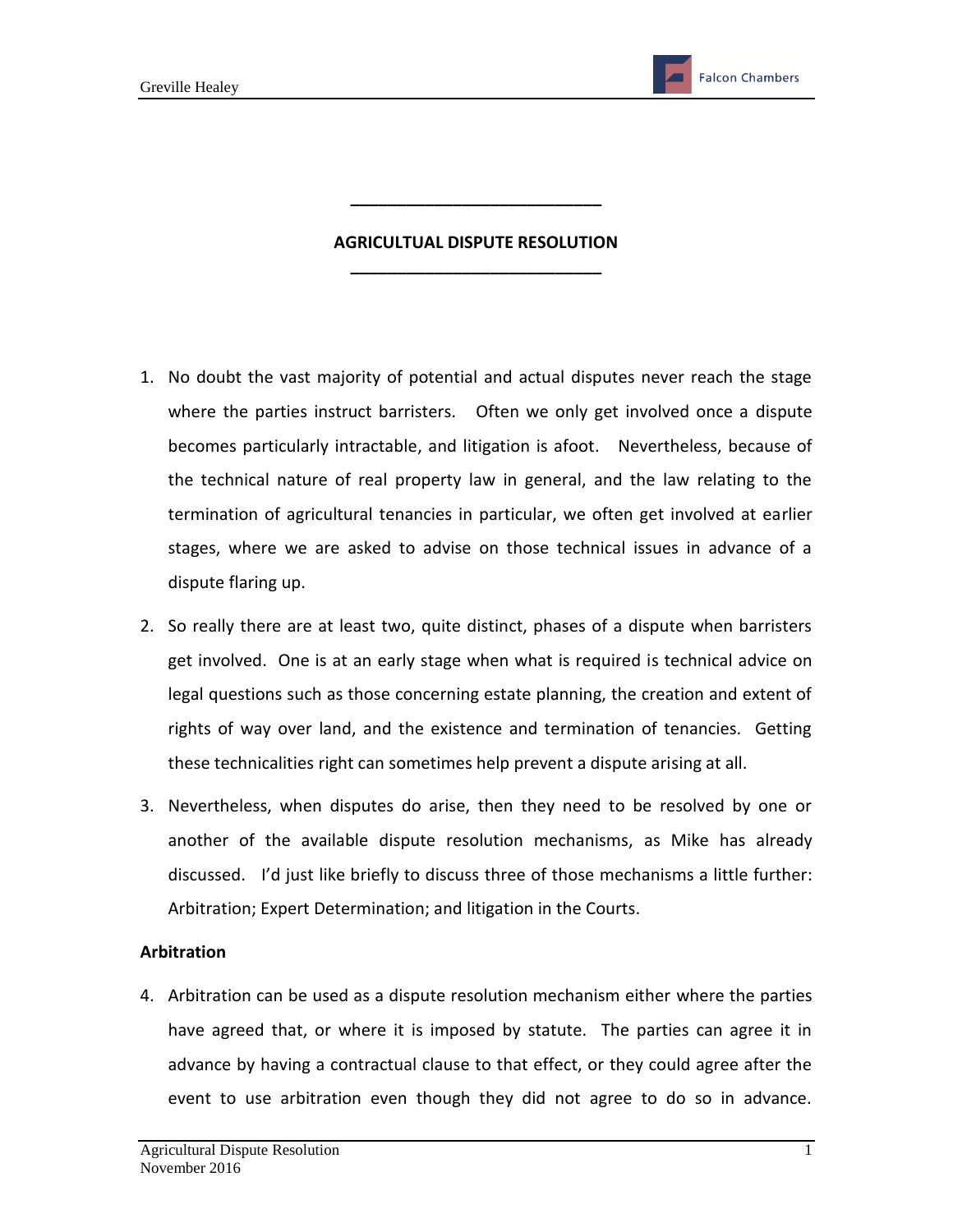However, in the Agricultural context, Arbitration is also imposed by statute as the appropriate mechanism for resolving certain kinds of dispute, such as rent reviews, consent to improvements, compensation claims, and, in the cases of Agricultural Holdings governed by Agricultural Holdings Act 1986, certain issues arising under notices to quit.

- 5. There used to be a self-contained code for Arbitrations under the Agricultural Holdings Act 1986, but since the implementation of the reforms proposed by the Tenancy Reform Industry Group, the Arbitration Act 1996 now applies to statutory arbitrations under the 1986 Act. The Arbitration Act provides a very detailed and well thought through process for dispute resolution.
- 6. Interestingly, one feature of arbitration awards is that they are more difficult to appeal from than decisions of the Courts, and so the statutory imposition of arbitration for these kinds of disputes means that they are more likely to be resolved by an appropriately qualified expert arbitrator, in a way which gives greater finality.
- 7. Where the arbitrator decides he'd be assisted by the input of a barrister, the act provides for him to appoint one as a legal advisor (unless both parties agree otherwise). In fact, [as Mike mentioned] Mike and I have been working together in just this way, in an agricultural arbitration where he has been appointed as Arbitrator, though as it is ongoing, I shall say no more about it.

## **Expert determination**

8. Like Arbitration, expert determination can also be used where the parties have agreed to it in advance, by a clause in their agreement which provides for that to be the method of resolution of disputes. And, since the Deregulation Act 2015<sup>1</sup>, it can also be used as an alternative to statutory arbitration under the Agricultural Holdings Act 1986. Since May 2015 the parties have had the option, instead of appointing an arbitrator, matter for "third party determination". This option is

 $\overline{a}$ 

 $<sup>1</sup>$  assent 26th March 2015; in force 26th May 2015</sup>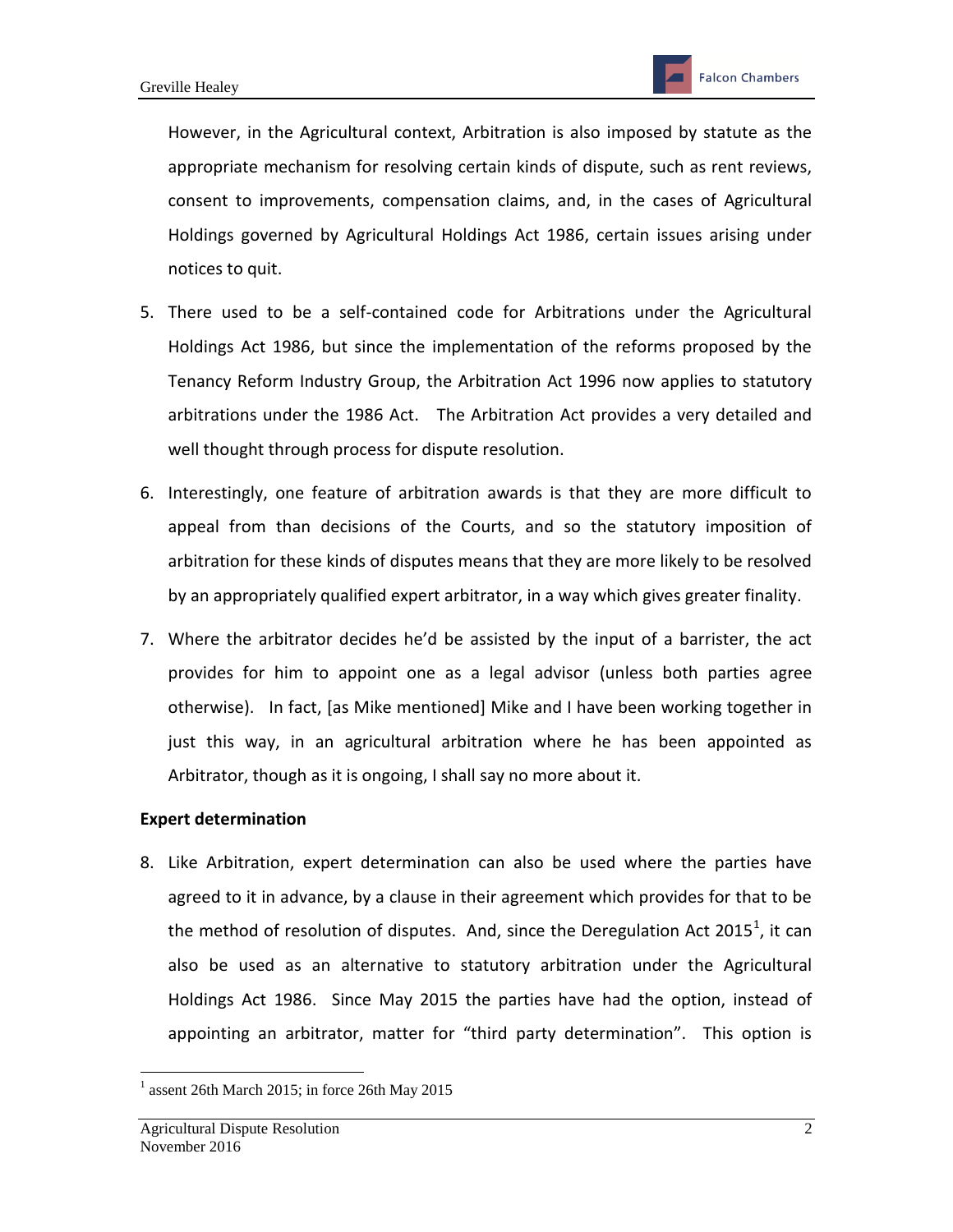available for a number of different kinds of disputes, including in relation to the terms of the tenancy, fixed equipment, rent review, tenant's improvements, and claims on termination. The idea is to avoid a dispute, rather than resolve one in a way analogous to litigation in the Courts. Such a method of dispute avoidance may be ideal for certain kinds of dispute, for example ones turning purely on questions of valuation.

- 9. However, there are a number of potential drawbacks to expert determination. Unlike an arbitrator, the expert does not perform a judicial function. He does not have to receive written representations or evidence from the parties, unless the parties agree otherwise, and he will not have the power to order disclosure. While this has the potential advantage that the issue between the parties is resolved quickly and cheaply, it has the drawback that it may not be done on a review of *all* the material the parties consider is relevant. Moreover, an expert determination can only be appealed in cases of manifest error, again unless the parties agree otherwise.
- 10. And this draws attention to the important point that, if expert determination is to be used, very careful consideration needs to be given to the terms of appointment of the expert. This applies both where the expert is appointed pursuant to a clause agreed in advance, for example in a lease or overage agreement, and also where he is appointed after the event, under an agreement to use expert determination instead of arbitration (or the Courts).
- 11. Particular care needs to be taken over the sphere of expertise of the chosen expert. Many disputes involve legal issues, and careful consideration must be given to whether the expert will be in a position to deal with those. Careful definition of the nature of the dispute which the expert is to determine might avoid asking him to stray outside his area of expertise, but then you may well end up with an incomplete determination, leaving the legal questions unanswered.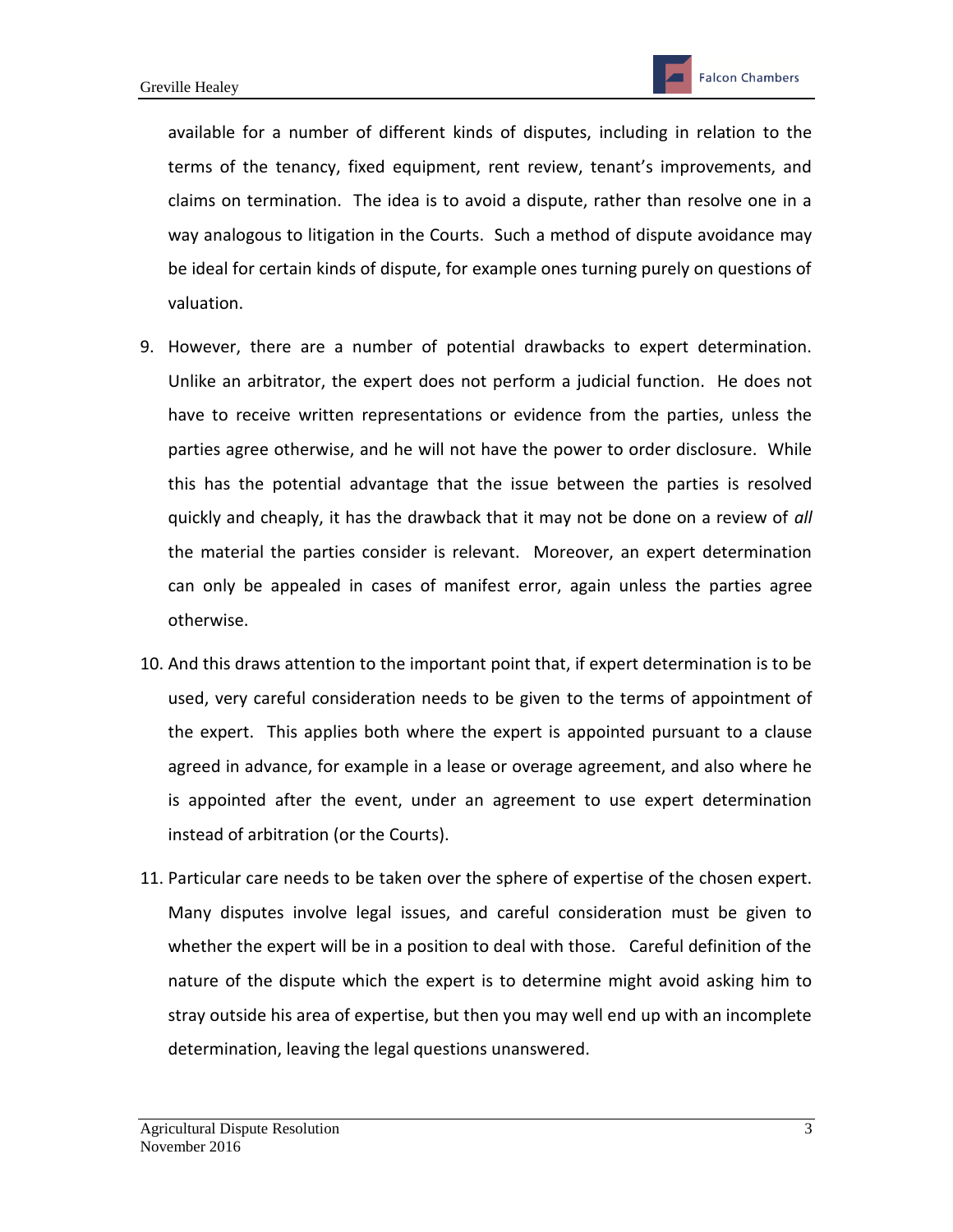12. Care also needs to be taken when drafting the agreement for the appointment of the expert over the procedural aspects of the determination. What will be the timetable? Will he receive submissions from the parties, if so, when? And evidence? Will there be a mechanism for disclosure? Will there be a hearing? On what basis will the parties be entitled to appeal. Thinking these things through carefully may mean that some of the pitfalls can be avoided, but of course, the more like an arbitration the process is made, the less clear it is that this method of dispute resolution has an advantage over arbitration, or litigation in the Courts.

## **Litigation: the Courts**

- 13. Where there is no contractual or statutory provision requiring a dispute to be resolved by arbitration, or by the Agricultural Lands Tribunal, the dispute resolution mechanism of last resort is the Courts. This can often be the most expensive method, and it is often a long drawn out process. The threat of litigation can often be the backdrop against which one or other of the various kinds of alternative dispute resolution can be used, successfully, but if they don't work, then one may well end up in Court.
- 14. The Court has a very sophisticated set of procedural rules to enable disputes to be made ready for trial, and for dealing with such procedural and preliminary issues as may arise. And despite its drawbacks in time and expense, if nothing else works it can be a very satisfactory method of dispute resolution. This is particularly so if the other side is being particularly unreasonable, and refuses to settle the case on the basis of a realistic assessment of the merits. But it is still to be avoided if at all possible, and that brings me to another aspect of a barrister's role in dispute resolution, which is helping the client reach a settlement even after things have reached the stage of full-blown litigation. It is never too late to try to settle a case, even at the door of the Court, or part way through a long hearing. And our job includes giving the client a realistic appraisal of the legal merits of the case when asked, to help facilitate a settlement if at all possible. Sometimes one or the other